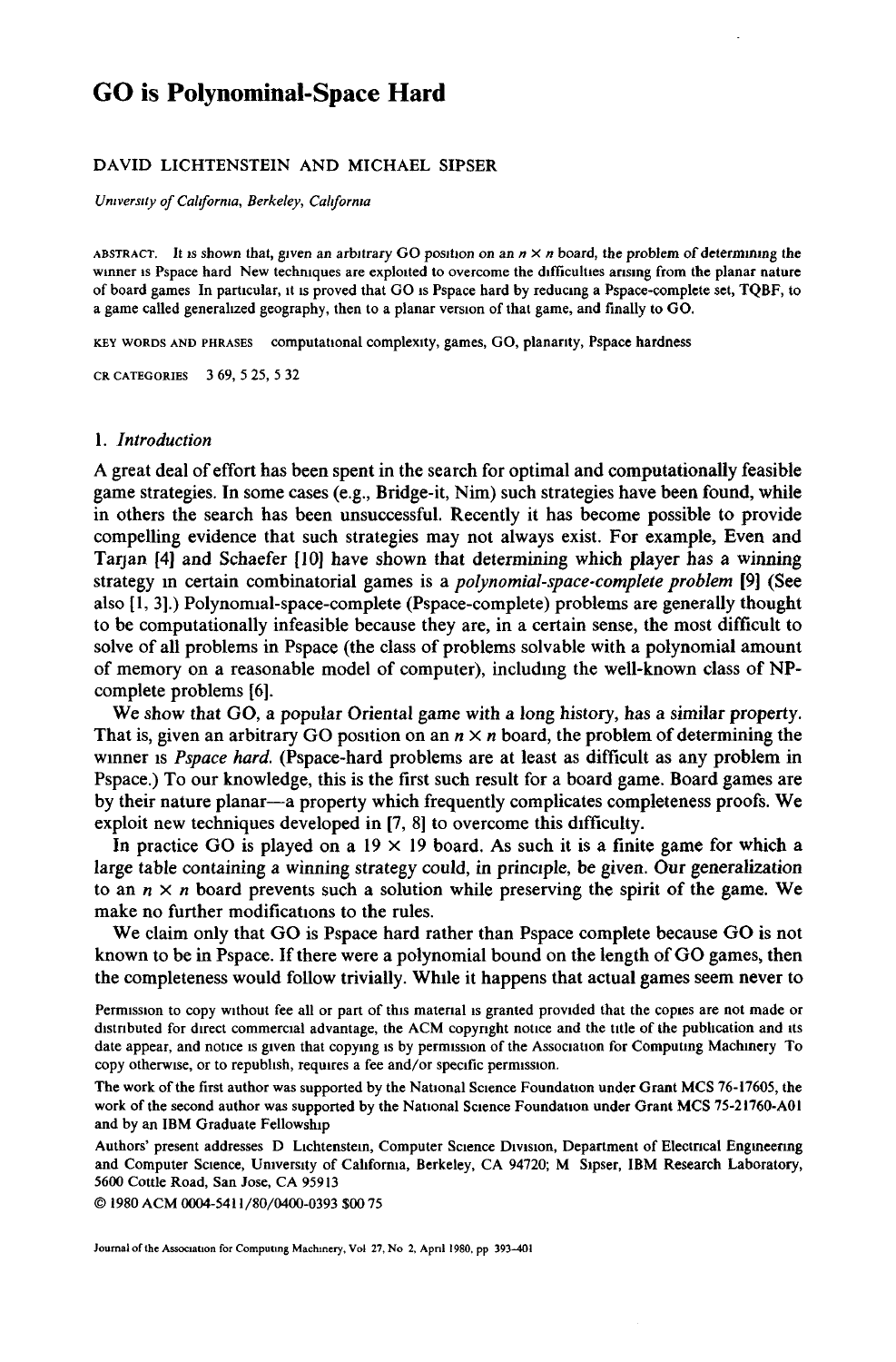approach  $19<sup>2</sup>$  moves, we are unable to argue this in general. Finally, we acknowledge that our result has no a priori relevance to the problem of determining an optimal strategy when play begins on an empty board.

#### *2. Quantified Boolean Formulas*

We will prove that GO is Pspace hard by reducing a Pspace-complete set, TQBF, to the problem of deciding the winner in an arbitrary GO position. The reduction proceeds by a series of steps, first reducing TQBF to a game called generalized geography (Section 3), then to a planar version of that game (Section 4), and finally to  $G\overline{O}$  (Section 6)

*Definition 1.* The set of quantified Boolean formulas QBF =  ${Q_1v_1Q_2v_2 \cdots Q_nv_n}$ .  $F(v_1, v_2, \ldots, v_n) | Q_i \in \{ \forall, \exists \}$ , where the  $v_i$  are Boolean variables and *F* is a Boolean formula in conjunctive normal form}.

*Definition* 2. TQBF is the set of true formulas in QBF. THEOREM 1. *TQBF is Pspace complete* [9].

# *3. Generalized Geography*

*Definition* 3. Generalized geography (GG) is a game played by two players on the nodes of a directed graph. Play begins when the first player puts a marker on a distinguished node. In subsequent turns, players alternately place a marker on any unmarked node q such that there is a directed arc from the last node played to  $q$ . The first player who cannot move loses.

This is a generalization of a commonly played game in which players must name a geographical location not yet mentioned in the game and whose first letter is the same as the last letter of the last place named. The first player to be stumped loses. This instance of geography would be modeled by a graph with as many nodes as there are places. Directed arcs would go from a node  $u$  to all those nodes whose first letters are the same as u's last letter.

THEOREM 2. *GG Is Pspace complete* [10].

**PROOF.** We are given a formula  $B \in \text{QBF}$ ,  $B = Q_1v_1Q_2v_2 \cdots Q_nv_nF(v_1, v_2, \ldots, v_n)$ , where we assume that  $Q_1 = \exists$ ,  $Q_n = \forall$ , and that  $Q_i \neq Q_{i+1}$ , for  $1 \leq i \leq n$ . We construct the graph  $GG(B)$ :



Each variable  $v_t$  is represented by a diamond structure, and each clause  $c_t$  is represented by a single node. In addition, we have arcs  $(v_{i,2}, v_{i+1,0})$  for  $1 \le i \le n$ , arcs  $(v_{n,2}, c_j)$  for  $1 \le$  $j \leq m$ , and paths of length 2 going from  $c_j$  to  $v_{i,1}$  for  $v_i$  in  $c_j$ , and from  $c_j$  to  $\bar{v}_{i,1}$  for  $\bar{v}_i$  in  $c_j$ .  $v_{1,0}$  is the distinguished node.

*Example.*  $(\exists a)(\forall b)(\exists c)(\forall d)[(a + \bar{b} + c)(b + \bar{d})]$  is shown in Figure 1. Play proceeds rather simply. One player chooses which path to take through V-diamonds (i.e., diamonds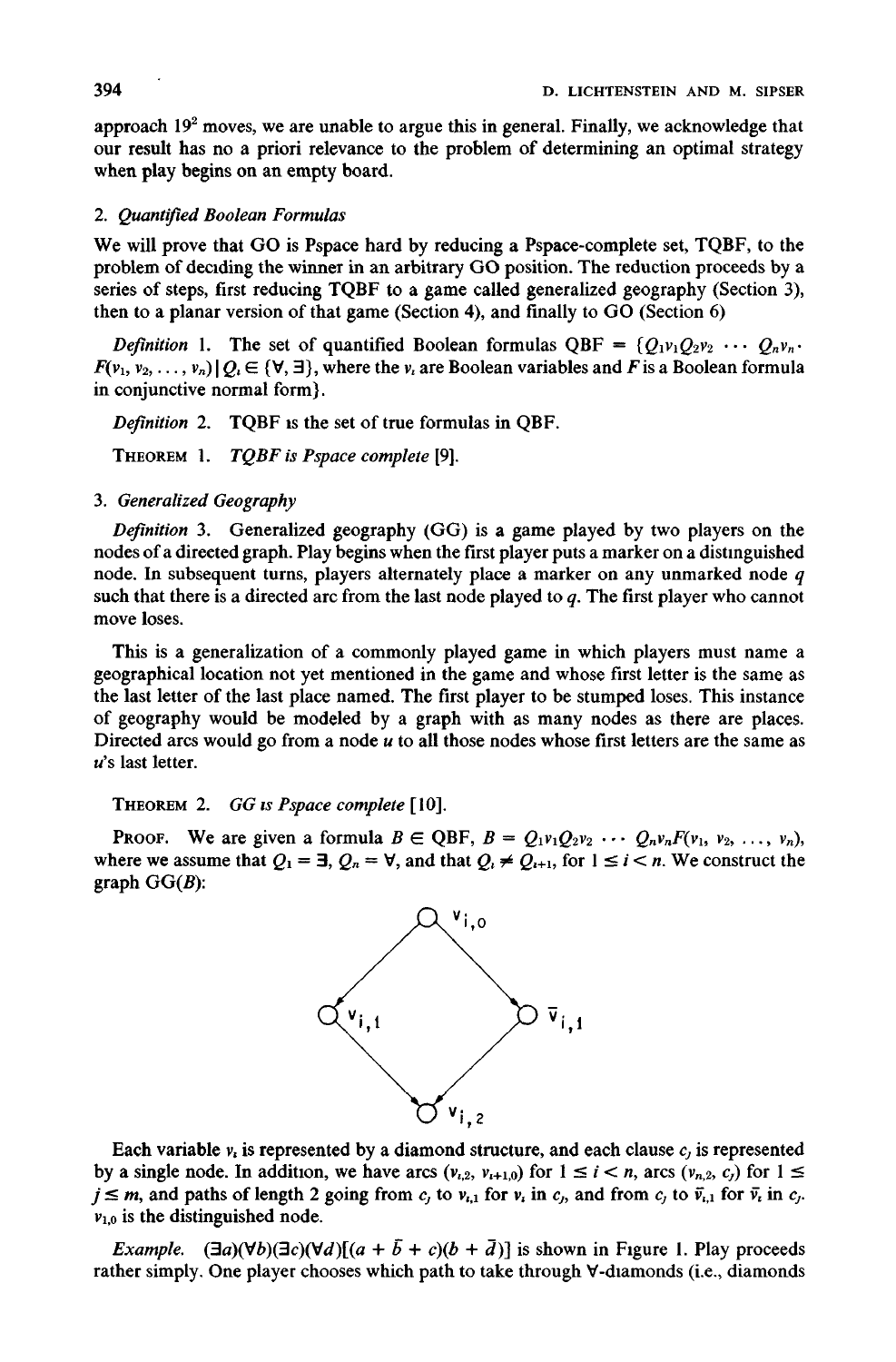

FIGURE 1

representing universally quantified variables), and the other player chooses which path to take through  $\exists$ -diamonds. After all diamonds have been traversed, the  $\forall$ -player chooses a clause, and the  $\exists$ -player then chooses a variable from that clause.  $\exists$  then wins immediately if the chosen variable satisfies the clause; otherwise,  $\forall$  wins on the next move. It follows easily that  $\exists$  wins if, *B* is true, and we leave the details to the reader.  $\square$ 

# 4. Planar Generalized Geography

THEOREM 3. Generalized geography is Pspace complete, even when played on planar  $\mathcal{P}$ 

PROOF. (This proof is due to T. Schaefer and an anonymous referee who simplified the original construction appearing in [8] ) Every GG graph constructed in the previous section can be transformed into an equivalent planar GG graph as follows: Draw the graph in the plane, allowing arcs to cross. Pick a point in the graph where two arcs cross:

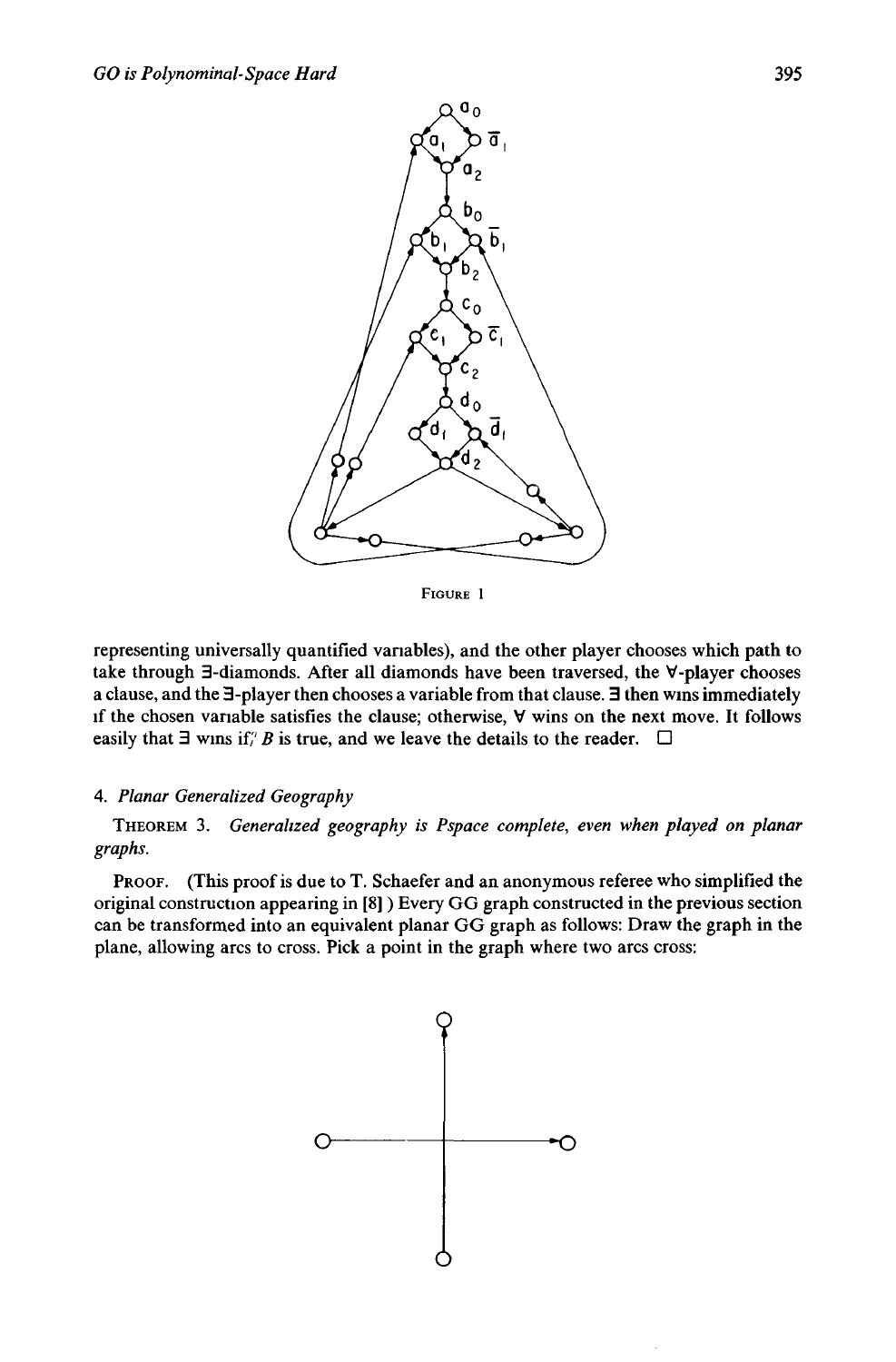Replace that section of the graph by the following subgraph.



PROPOSITION  $h$   $\exists$  has a win in the new graph with the indicated replacement iff  $\exists$  has a *win m the original graph.* 

This proposition can be proved with a simple case analysis, which we omit.

To make the proof of Theorem 3 rigorous, the method of drawing a GG graph in the plane should be specified, and we refer the reader to [7, 8] for an analogous proof.

COROLLARY. *GG ts Pspace complete even when played on planar bipartite graphs with maximum degree 3.* 

PROOF. The proof of this can accomplished by making trivial modifications to the structures described above. The diamonds representing existential variables are enlarged to become:



The back arcs representing clauses are then attached at  $v_{i,2}$  or  $\bar{v}_{i,2}$  (instead of  $v_{i,1}$  or  $\bar{v}_{i,1}$ ), allowing the graph to remain bipartite. Nodes of indegree greater than 2 are replaced by chains, as below:



and fan-out is handled in a similar manner.  $\square$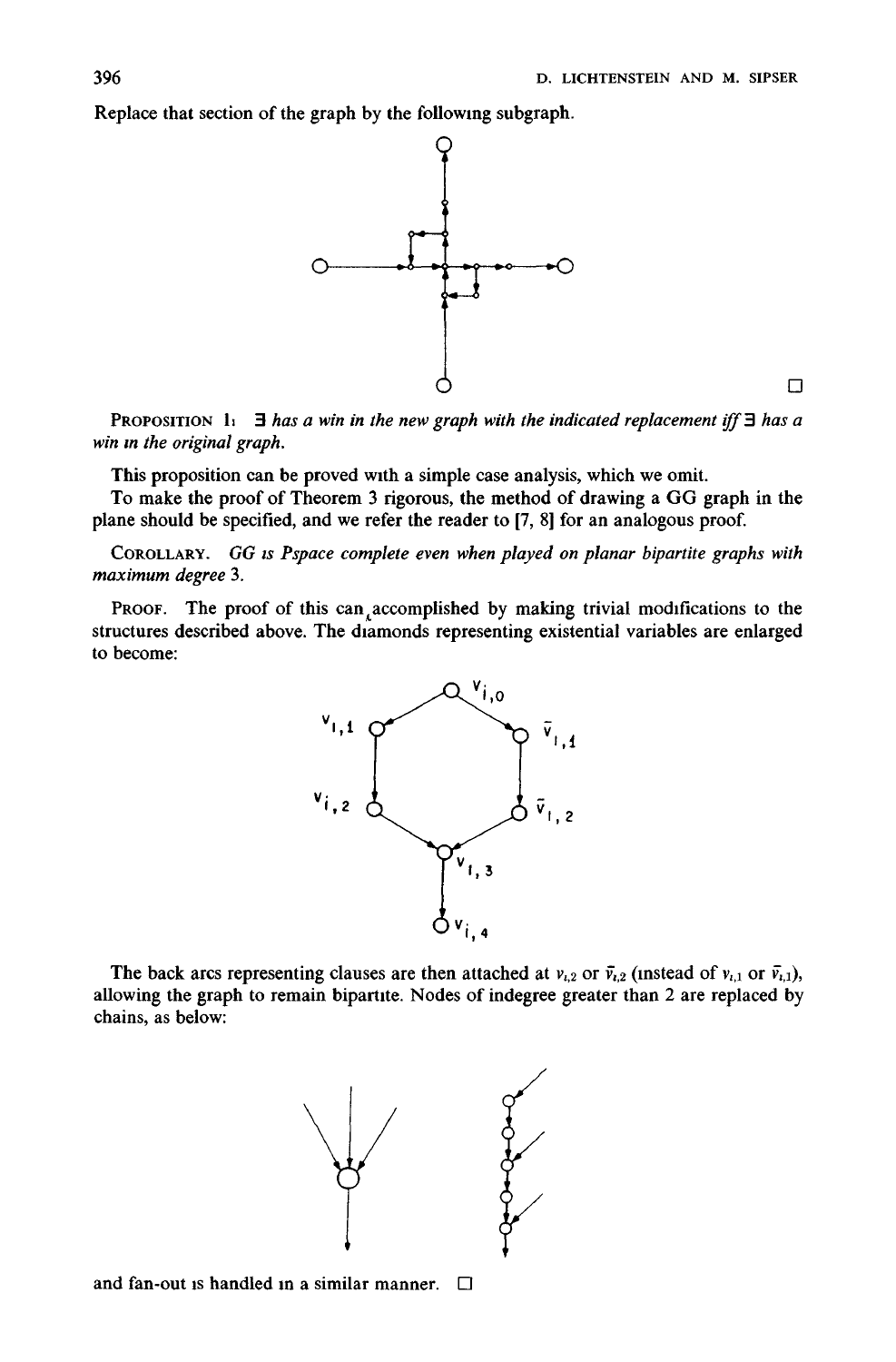

FIG 2 An uncapturable configuration

# *5. The Rules of GO*

GO is played on a board which is a grid of  $19 \times 19$  locations called *points*. There are two players, *Black* and *White,* for whom the rules are symmetric except that Black moves first. A player *moves* by placing a *stone* of his own color on a vacant point. The moves alternate between players, except that any player may pass at any time. The game terminates when both players pass.

As the game progresses, the stones form clusters called groups. A *group* is a maximal, uniformly colored set of stones which occupy a connected region of the board A group of stones becomes *surrounded* if none of them is adjacent to a vacant point. After each black (white) move, all surrounded white (black) groups are removed, followed by all surrounded black (white) groups.

SCORING. At the end of the game all dead stones are removed from the board. A stone is *dead* if it ultimately can be surrounded, despite any attempts to save it. A vacant point is said to be *white territory* if it is surrounded on all sides by either white stones or the edge of the board. *Black territory* is similarly designated. The final score for White is the count of all the white territory minus the number of white stones which have been *captured*  (removed at any time). The black score is slmdarly calculated and the highest scorer wins.

These rules are a subset of the actual rules of GO, though they are adequate for our purposes. The major omission concerns the situauon of KO which has a special rule designed to prevent infinite repetitions of the same position. A complete, concise treatment of all the rules is given in [2].

EYES. An important consequence of the GO rules is that certain configurations of stones cannot be captured. If a configuration surrounds two separated, vacant points, it is said to have *two eyes.* It then cannot be surrounded because it is impossible for the opponent to fill both eyes simultaneously (see Figure 2).

Frequently, in the course of actual games, a player may have a nearly surrounded group of stones which he is desperately trying to connect to a group having two eyes. At the same time his opponent is trying to cut him off. We exploit such a situation later m our proof.

# *6. Construction of the GO Position*

We now encode the constructed planar generalized geography game as a GO position. We refer to the GO players as Black and White and the geography players as the  $\exists$ -player and the V-player. The GO position to be constructed will have the property that Black has a winning strategy iff the 3-player has a winning strategy.

The overall plan behind the construction is to have a large region of guaranteed whtte territory, together with an even larger white group of stones which is nearly surrounded (see Figure 3). It is so large that the outcome of the game hinges on its survival; that is, Black will wm lff he can capture it. Whlte's only hope is first to escape through the small breach in the surrounding black stones and then ultimately connect to a group with two eyes This breach, however, leads to a structure which is patterned after the given geography graph. White and Black are then, in effect, forced to play the geography game with each other. (The rows of black stones extending from the left into the white group ensure that White would have no hope of recapturing any of that territory.)

Each arc and vertex m the geography graph is represented by a corresponding *pipe* and *junction* in the GO position (see Figure 4). There are essentially five types of vertices which anse in our geography graphs (see Figure 5). We gwe the corresponding GO junctions for these vertices. Note that in the generalized geography graphs which we construct, the position of a choice vertex  $(i.e., a$  vertex with outdegree  $>1$ ) determines which player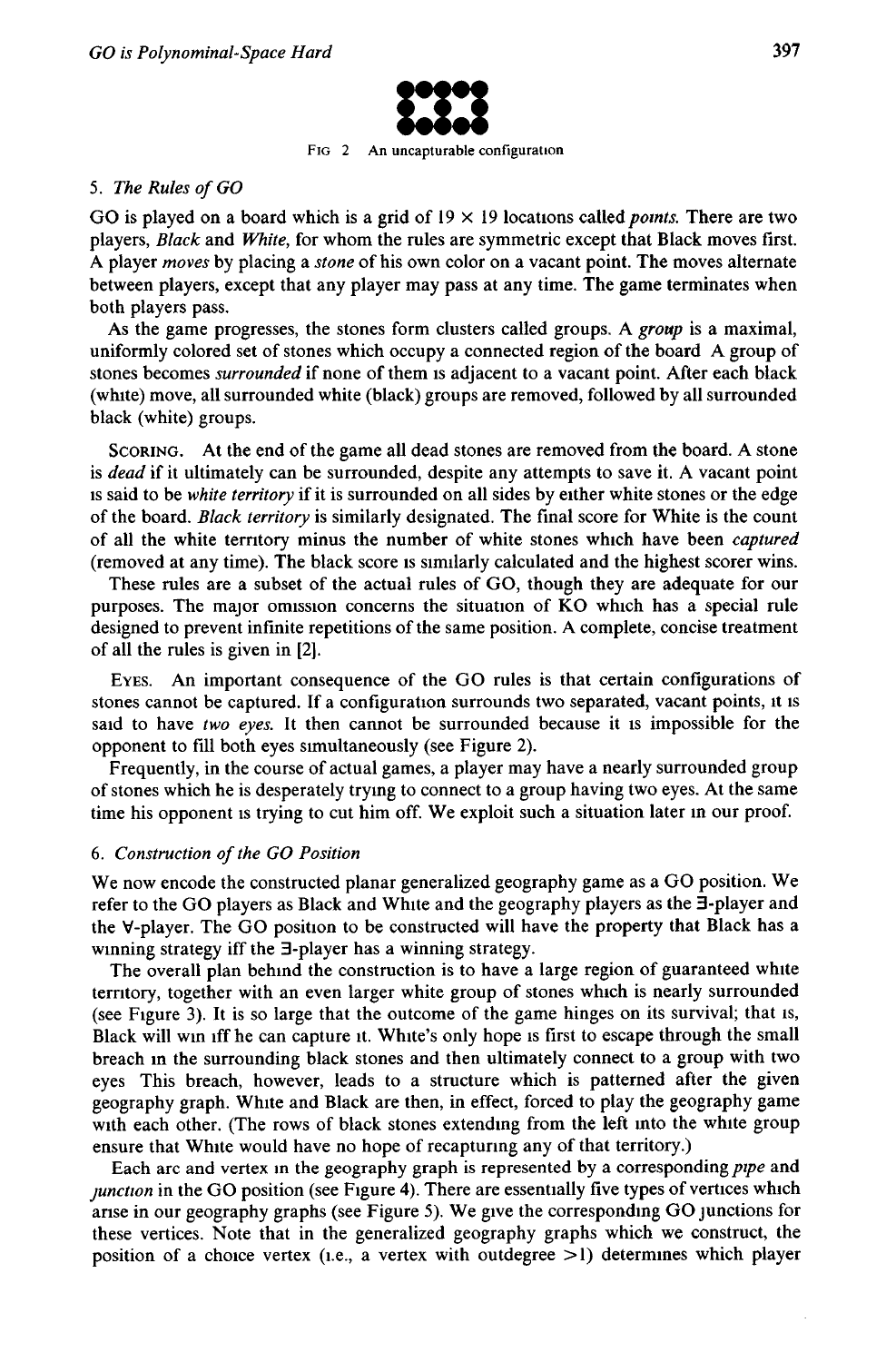

FIG. 5 (a)  $\forall$ -player choice, (b) 3-player choice, (c) join, (d) test, (e) trivial

makes the choice. This necessitates the occasional use of trivial vertices to switch the initiative. In the GO construction the nature of the junction determines which player makes the choice. Thus the trivial vertices become unnecessary and are treated as arcs. The test vertices are distinguished from the join vertices in that they occur only along the sides of the subgraphs representing variables and in the crossover boxes (see Figure 6).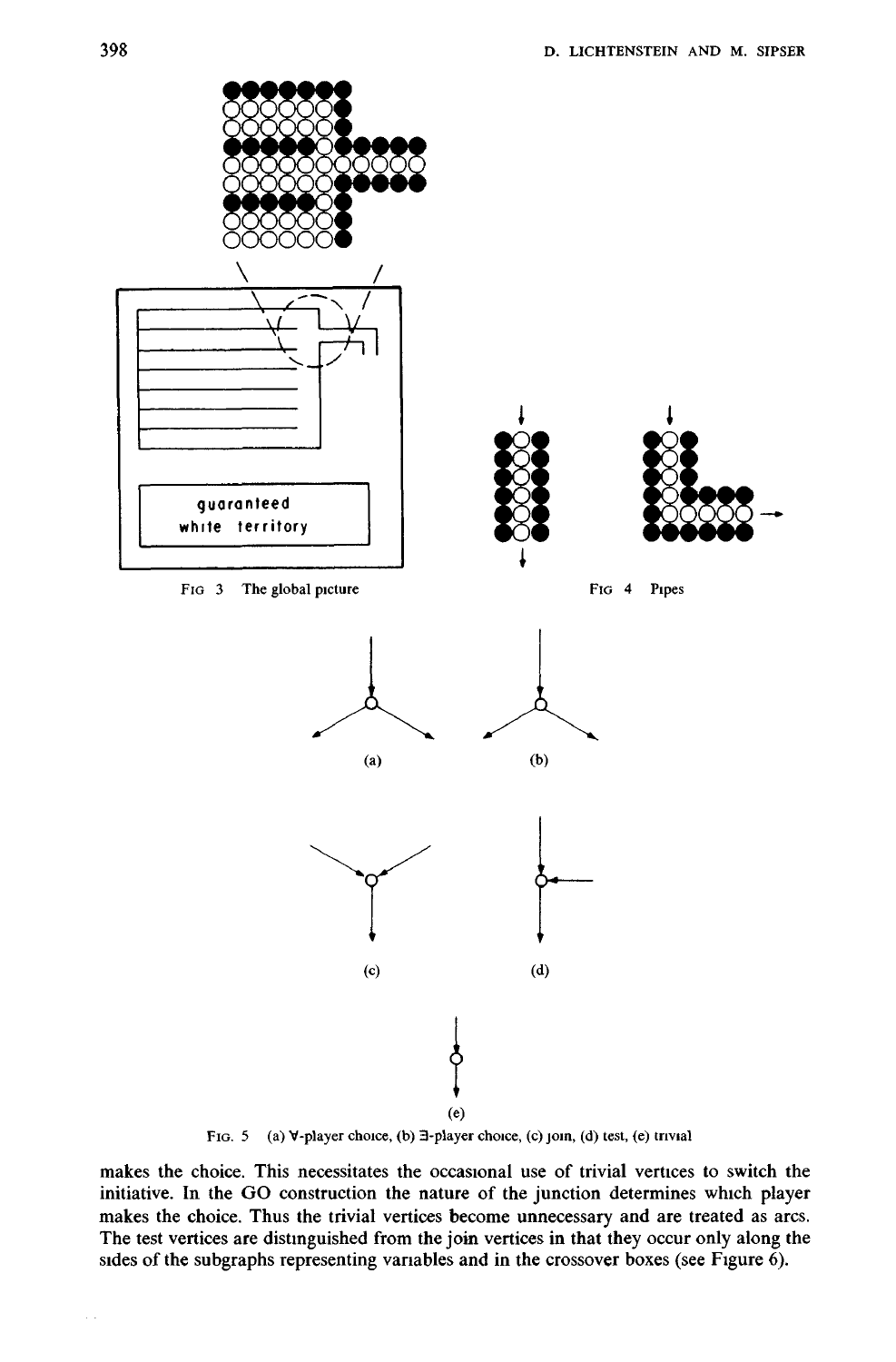

FIG 6 (a)  $\forall$ -player choice, (b) 3-player choice, (c) joint, (d) test.

 $\qquad \qquad \textbf{(c)} \qquad \qquad \textbf{(d)}$ 

The desired GO position is obtained by joining the appropriate pipes and junctions in a way which embeds the geography graph. The pipe entering the first choice junction (the first diamond) is connected to the breach m Black's wall around the large white group. White moves first.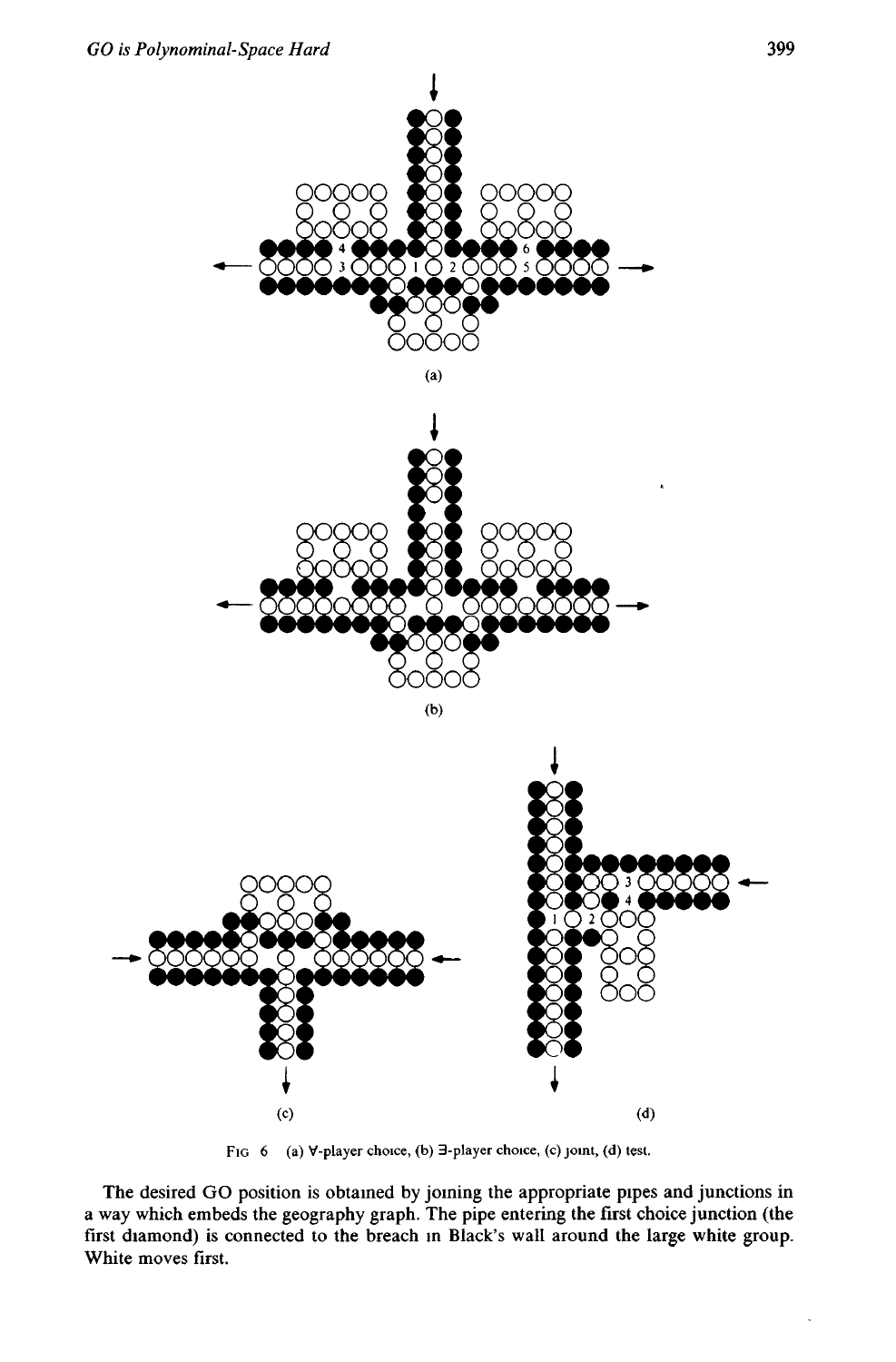We now argue that if the players play "correctly," then the ensuing game will mimic a geography game in that the course of play will travel through a sequence of pipes corresponding to a valid sequence of geography arcs. Furthermore, if any player does not play correctly, his opponent will be able to win within a few moves.

Upon entering or leaving any junction it will be White's turn. Inductively, we assume that the large white group is completely surrounded except for the tip of the pipe entering the current junction. Let us consider the case where the play is about to enter an (a) junction, corresponding to a choice by the V-player. We assume wlog that he wishes to go left.

PROPOSITION 2. If White's first move is not at either point 1 or point 2, then Black can *win in two moves.* 

PROOF. Assume that White does not play at either 1 or 2. Further assume that White does not play at 3. In that case Black plays at 2, forcing White to respond at 1, whereby Black wins at 3. If White had played at 3 initially, then by symmetry Black again has a win.  $\Box$ 

PROPOSITION 3. *If Black does not respond at point 2, then White can win in two moves.* 

PROOF. Suppose White played at 1 and Black failed to play at 2. Then White plays at 2, capturing three black stones. Black cannot now prevent White from connecting to the White group with two eyes, and thus White wins.  $\square$ 

PROPOSITION 4. *White must now continue at point 3 or else lose immediately.* 

PROOF. Clear.  $\square$ 

PROPOSITION 5. *Black must respond at point 4 or lose immediately.* 

PROOF. Clear, using the white group which has two eyes and which is directly above 4.  $\Box$ 

Thus if White chooses the left-hand pipe and both players play correctly, the sequence of moves would be: White--1; Black--2; White--3; Black--4. The play now continues as before, down the left-hand pipe. The large white group is again completely surrounded, except for the tip of the left-hand pipe, and it is Whlte's turn to move, fulfilling the induction assumptions. Both the (b) and the (c) junctions can be argued similarly. The (d) junction, corresponding to a selection of a variable to test by Black, is somewhat different and we analyze it here. We show that if the play enters through the right-hand pipe, then Black wins lff the play had previously passed down through the verucal pipe.

PROPOSITION 6. If play first enters this junction at the top, then it will leave at the bottom and there will be a white stone placed at point 1 and a black stone at point 2.

**PROOF.** Clear, using the white group with two eyes to force Black's move.  $\Box$ 

PROPOSITION 7. *If play subsequently enters through the right-hand pipe, then Black wins.* 

PROOF. White is forced to move at 3, followed by the winning black move at 4.  $\Box$ 

PROPOSITION 8. *lf play enters through the right-hand pipe prior to entering through the top pipe, then White wins.* 

**PROOF.** White moves at 3 and then has a win at either 2 or 4.  $\Box$ 

### *7. Conclusion*

Both the main result of this paper and an analogous result for checkers [5] are proved using planar generalized geography, and this, m turn, was initially proved using planar quantified formulas [7, 8]. It would be interesting to know if similar techniques could be